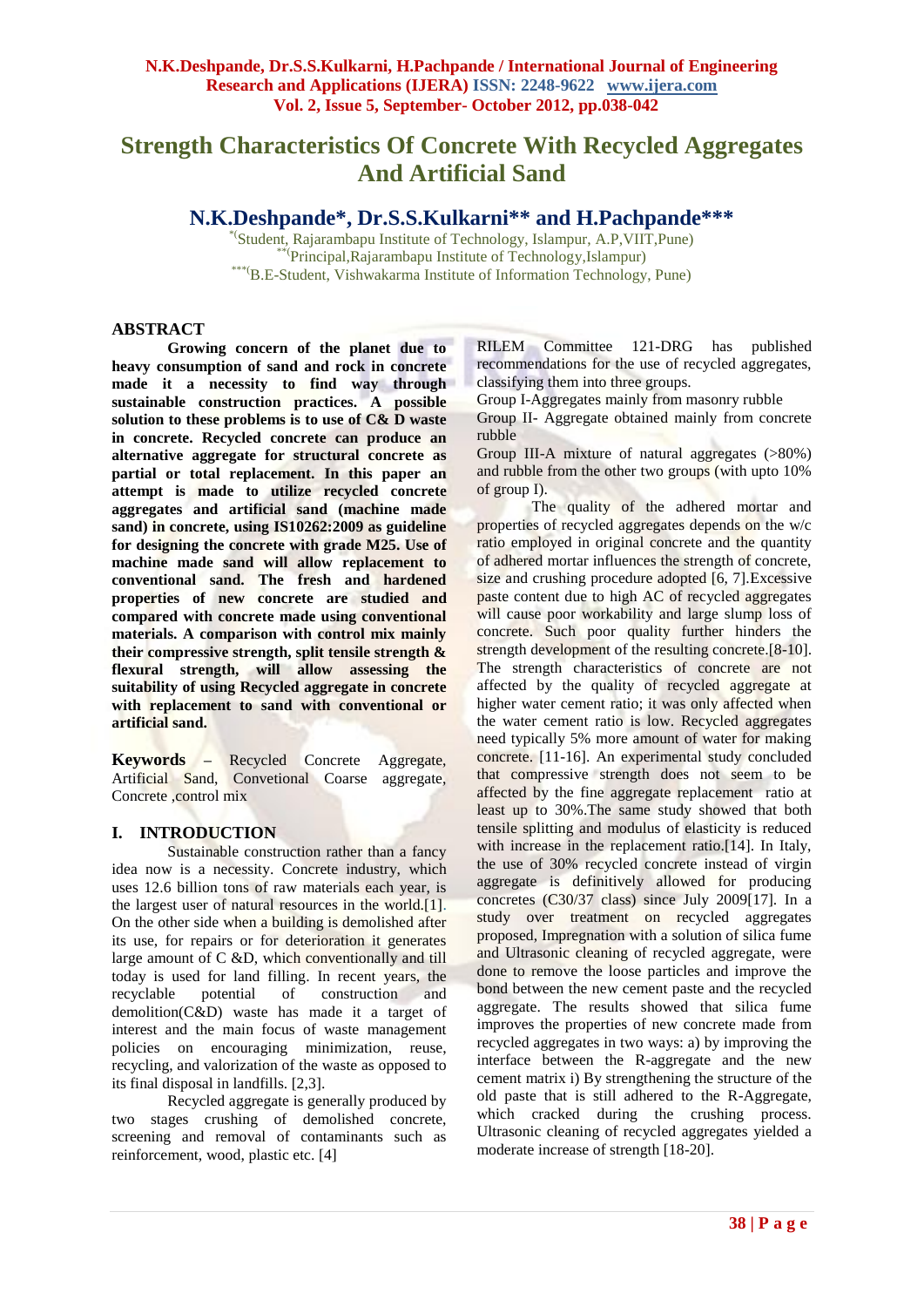#### **II. EXPERIMENTAL PROGRAMME:**

An experimental program was undertaken which consisted of testing Recycled aggregates – Coarse and fine and properties with fresh and hardened concrete specimens. The materials used were:

a. Conventional materials- Cement (C), fine aggregates (NFA)- 4.75mm and below, Artificial Sand (AS)-4.75mm and below with approx..14% dust and coarse aggregates,Convetional-(NCA-20mm),Recycled Concrete Aggregates (RA-20mm, RA-10mm) were purchased from the local vendors*.* b. Recycled aggregate were derived from demolished parking area (concrete rubble) and cubes casted and tested in the laboratory. The concrete rubble and cube remains were broken initially manually and then sieving was done using IS sieves. The process generated, Fine recycled concrete aggregate, recycled concrete aggregate-10mm and recycled concrete aggregate-20mm.(Fig:1 to Fig:4).

c. Superplasticiser: Fosroc –Conplast SP500 complies with IS: 9103:1999 and BS: 5075 Part 3 .Conplast SP500 conforms to ASTM-C-494 Type 'G'.





Fig:1All in one Fig:2 Recycled Fine Aggregate Aggregate(RFCA)



Fig:3 Recycled Fig:4 Recycled Aggregate -20mm Aggregate-10mm



| Table 1: Properties of NCA-20mm and RCA-20mm |
|----------------------------------------------|
| and RA-20mm                                  |

| $\sigma$ f<br>Property    | <b>NFA</b> | <b>RFCA</b> | AS   |
|---------------------------|------------|-------------|------|
| Aggregate                 |            |             |      |
| Specific Gravity          | 2.75       | 2.29        | 2.89 |
| <b>Fineness Modulus</b>   | 2.748      | 4.89        | 3.05 |
|                           |            |             |      |
| Moisture Content          | 2.83 %     | 3.18 %      | 2.8% |
| <b>Loose Bulk Density</b> | 1.48       | 1.35        | 1.94 |
| (Kg/Lit)                  |            |             |      |
| <b>Water Absorption</b>   | 3.18%      | 8.52%       | 3.12 |
|                           |            |             | $\%$ |
| Material finer than       | 2.35%      | 3.60%       |      |
| 75 µ                      |            |             |      |

# **III. PROPERTIES OF AGGREGATES**

Recycled Concrete Aggregates are characterised with irregular shape and better bond between mortar and aggregate. The structure of RCA mainly depends upon the parent source of concrete rubble. The properties of aggregates are as shown in Table 1 and Table 2. The results indicate that RCFA is much coarser with FM as 3.98 and will not be a suitable material for producing concrete which have more amounts of fine aggregates which have mortar and cement paste as fine aggregates. .The properties of aggregates indicate that RCA-20mm can be considered to be used in concrete however RCA-10mm has limitation, thus a mixed gradation of aggregates is required to be considered for producing workable concrete with economy**.**

The recycled aggregates have less specific gravity and high water absorption as compared to the conventional aggregates. The main reason for this is existence of mortar on the aggregates. Bulk density of the Recycled aggregate sample for RFCA and RCA-20mm is less as compared to NFA and NA-20mm.The lesser value of loose bulk density of recycled aggregate is attributed to the adhered mortar on aggregate which increases the size of the aggregate and will have better interlocking which in turn reduces the voids in rodded condition and the higher porosity than that of natural aggregates. The crushing value of Recycled aggregate is less due to the adhered mortars on the surface of aggregate makes the RCA weaker towards impact resistance and crushing.

Table 2: Properties of NFA, AS and RFCA

| of<br>Property   | NCA-             | RCA-             | RCA-             |
|------------------|------------------|------------------|------------------|
| Aggregate        | 20 <sub>mm</sub> | 20 <sub>mm</sub> | 10 <sub>mm</sub> |
| Specific         | 2.86             | 2.58             | 2.59             |
| Gravity          |                  |                  |                  |
| Elongation       |                  |                  |                  |
| Index            | 34.82%           | 26.25%           | 24%              |
| <b>Flakiness</b> | 14.7%            | 7.15%            | 6.9%             |
| Index            |                  |                  |                  |
| Bulk             | $1.41$ kg/lit    | $1.4$ kg/lit     | $1.17$ kg/lit    |
| Density          |                  |                  |                  |
| Water            |                  |                  |                  |
| Absorption       | 1.37 %           | 4.68 %           | 4.52 %           |
| Impact           | 16.22 %          | 16.88%           | 11.15 %          |
| Value            |                  |                  |                  |
| Crushing         | 21.67%           | 26.8%            | 29.8%            |
| Value            |                  |                  |                  |

#### **IV.PROPORTIONING OF MIX FOR THE DESIGN**

M25 Concrete mix was designed with 28 days target strengths as 31.6 Mpa and slump of 75mm using IS 2009:10262. Various mixes which were designed are as follows:

a. Concrete ( C, NFA, NCA-20mm):-Mix 1

b. Concrete (C, AS, NCA-20mm):– Mix 2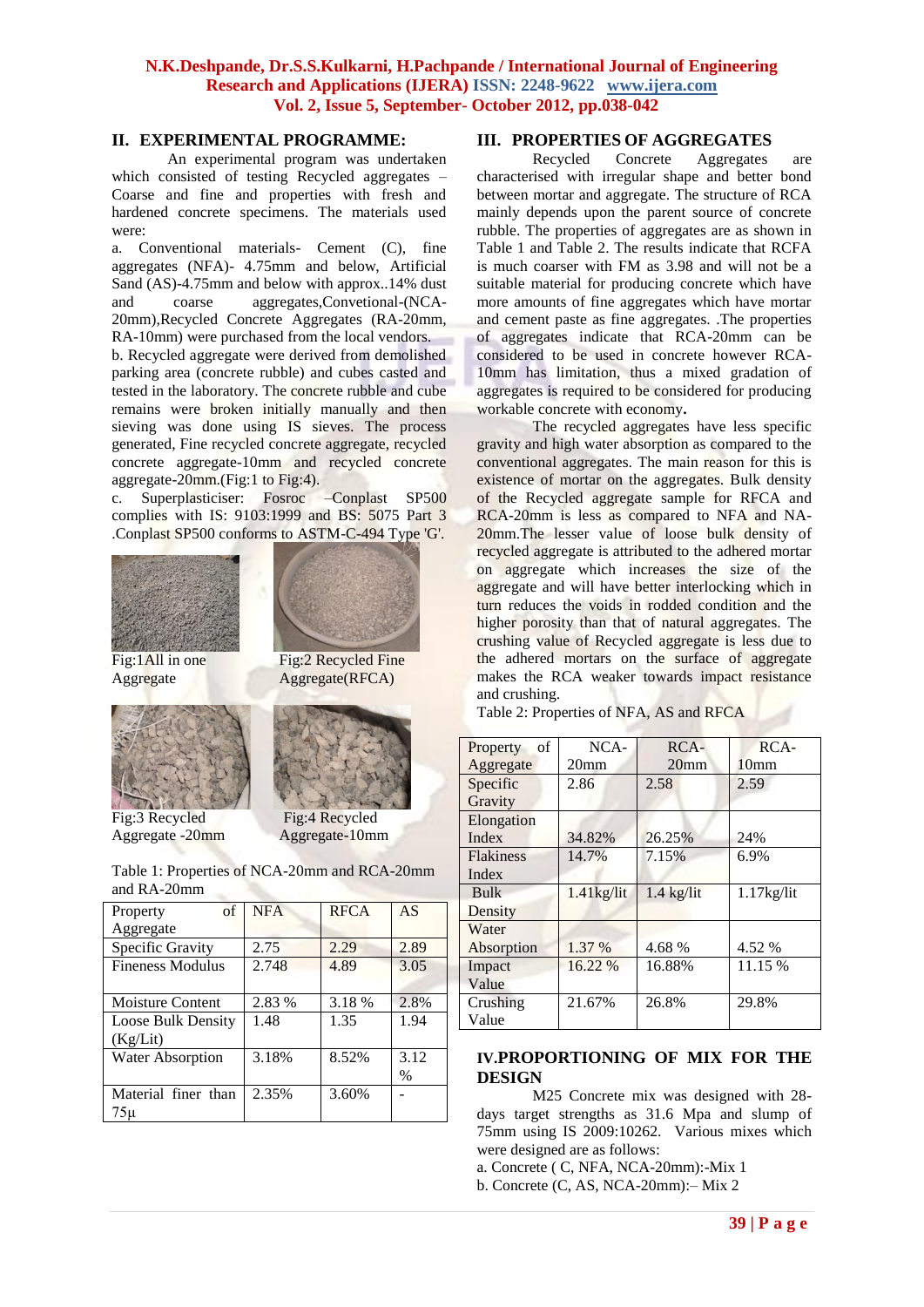c. Concrete (C, NFA, RCA-20mm &10mm):-Mix 3

d. Concrete (C, AS, RCA-20mm, RCA-10mm):-Mix 4.

e. Concrete (C, RFCA, and RCA-20 mm and RCA-10mm):-Mix 5

Table 3 shows a summary of the mix proportions for the different proportions of materials for target strength.Use of Superplasticiser reduced the need of excess water however as compared to conventional materials the amount of water required for recycled aggregates is more (about 22 % more).

### **V. RESULTS AND DISCUSSION**

#### **1. Workability**

As Table 3 describes the workability for all the mixes are same.owever. The water requirement for all the mixes is different and specially for mix with recycled aggregates coarse. The water once mixed, the dry mix starts absorbing the water by recycled aggregate and thus the slump goes reducing with time. However use of a superplasticer can prove to be effective to reduce the water content and increase the workability.

#### **2. Compressive strength**

The important aspect of designing the concrete and it getting accepted is the compressive strength. In the given set of mixes an attempt was made to check the acceptability of recycled aggregate for M25grade concrete. The table 3 shows the values for compressive strength for various mixes. The compressive strength for mix with conventional sand is higher than the mix with artificial sand. However the reason for decrease of strength in mix 2 is the presence of dust in AS.Also for attaining the target strength of 31.6 N/mm2 and use of AS, more amount of cement is required. The results in table 3 shows that 100% replacement of conventional coarse and fine aggregates by Recycled coarse-20mm and Recycled fine aggregates could not meet the Concrete grade requirements. There is an approximate decrease of 6.12 % of compressive strength than the target strength. Concrete with 100% replacement of RCA-20mm and RCA-10mm with AS showed a decrease as compared to Mix 2 but increase of 3.82% to the target strength requirement. Use of AS in concrete to attain the strength also requires more amount of water due to the presence of dust and excessive water absorption of recycled aggregates. In Recycled aggregate two interfaces exists the interface between adhered mortar and the original aggregate, and the new interfacial zone between the new mortar and the recycled aggregate. When a recycled aggregate is not adhered by in the old mortar the transition zone is similar to original transitional zone. However in the recycled aggregates with adhered mortar makes the transitional zone weak. [19].Super plasticser plays a major role ,where it makes it denser, close textured concrete which reduces porosity. This is a factor

which contributes towards increase of compressive strength. Meanwhile, the more angular shape of RA and its rougher surface texture are what contribute to a better interfacial bond and thus higher compressive strength in recycled aggregate concrete (Ridzual et. al., 2001). The fig 5 shows the tested specimen of concrete –Mix 4. A good bond can be seen in the crushed specimen as we can see an aggregate broken through and which are not in excess too.[20].Use of 10mm and 20mm aggregate sizes also contribute towards strength of concrete with good grading curves, which provides appropriate surface area for formation of gel bonds.



Fig4: Tested Specimen



#### **3.Split Tensile strength and flexural strength**

The split tensile strength of concrete with conventional aggregates and use of conventional coarse aggregates with AS is similar. A clear reduction in the split tensile strength of concrete with recycled aggregates is seen. A reduction in split tensile strength of 0.29% is seen in Mix 2 as compared to Mix1.Mix 3 shows a reduction of 6.43% in split tensile strength as compared to the mix 1. and 9.64% ,as compared to mix 4.By visual inspection, it was observed that the failure happened through the recycled aggregates (the recycled aggregates being the weakest point) producing two similar symmetric faces. It typically did not happen in the interfacial transition Zone. RAC represents the weakest component and the strength controlling link of the composite system. (19)

Flexural strength of concrete as per BIS, IS 456:2000(20) the flexural strength is given by

> Fcr = 0.7 ……………….1  $F_{ck}$  – Characteristic Compressive strength.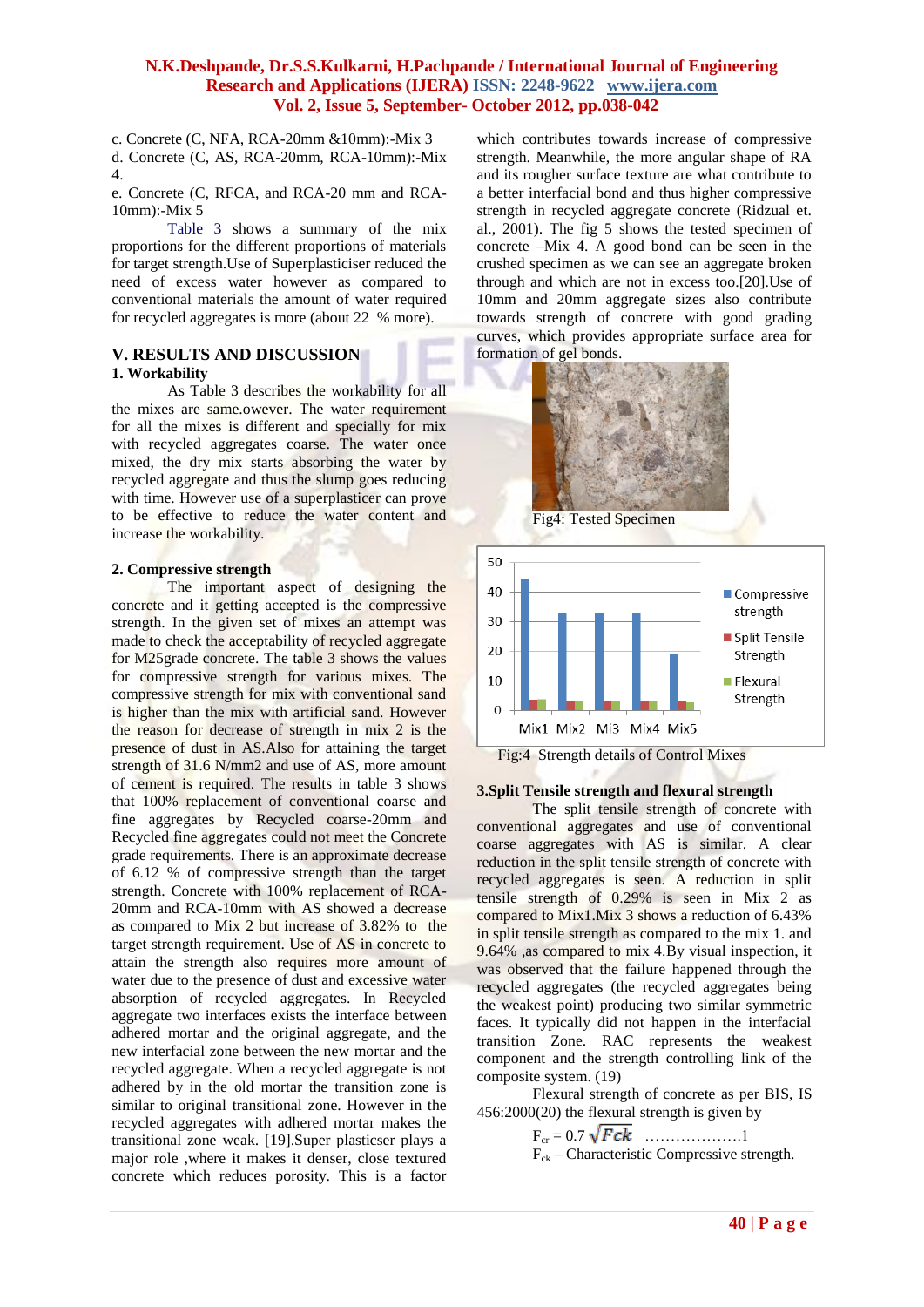For M25 grade concrete the flexural strength as per eq 1 is  $3.5N/mm^2$ . In the above mixes Mix 1 i.e conventional materials satisfies the requirement with 3.76N/mm2. However Mix 2 to Mix 5 does not satisfy the requirement and thus care must be taken during designing the flexural members. Concrete with total recycled aggregates shows less flexural strength and so does the concrete with AS and recycled aggregates where a difference of 17.97% is noted with control mix. A difference of 11.80% is reported In flexural strength of Mix 2 and Mix1,and thus the fact that use of AS in concrete itself shows a reduction in flexural strength is important from designing perspective.

#### **4. Density of Concrete**

Density of concrete is another important factor. The results above indicate that all the concrete mixes with recycled aggregate have less density as compared to Concrete with conventional materials. A reduction in density is also seen with concrete with AS and RCA as compared to concrete with conventional aggregates. However the reduction in density for concrete with conventional aggregates and concrete with NCA and recycled aggregate is 2.86% and concrete with AS and recycled aggregate is 6.89%. This indicates lesser density due to the adhered mortar to the aggregates.

#### **5.Conclusion**

1. The experiments done showed large values of water absorption and moisture content for all the Recycled aggregates and more for RCFA. The fact that the mortar adhered which is weak and more porous and thus absorbs more water is the main factor contributing towards decrease of compressive strength of concrete with RCA.

2. The lower value of specific gravity of recycled aggregates is an indication that recycled concrete aggregates are lighter than that of natural aggregates. The main reason for this is existence of loose paste in the demolished wastes.

3. The physical and Mechanical properties of Recycled Concrete aggregates are important factors governing the strength characteristics of the concrete. And the properties of Recycled Concrete Aggregates are governed by the Parent source of recycled aggregates.

4. Target strength of 31.6 N/mm2 can be achieved for M25 grade of concrete by 100% replacement of recycled coarse aggregates.100% replacement of recycled coarse aggregate with river sand exhibited a increase of 3.82% in compressive strength and concrete with RCA-20mm and RCA-10mm and AS showed a increase of 4.20% as compared to target strength. A mix grading of 20mm and 10mm of aggregates can be done for economic perspective and also higher strength. Thus use of river sand and artificial sand with 100% replacement of recycled

coarse aggregate can be used for low strength applications. Use of artificial sand in concrete can be a viable option due to the scarcity of river sand.

5. Split tensile test and Flexural strength both are tests for tensile strength of concrete. Concrete made by using recycled aggregates showed slightly lower values of tensile strength as well as flexural strength, hence the loss in tensile strength should be considered while designing members using recycled aggregate concrete.

#### **References**

- 1. Mehta.P.K,Reducing the environmental impact of concret, *Concrete International*, Vol: 23, No: 10,Oct 2001,pp-61-66.
- 2. Vilas Nitivattananon and Guiberto Borongan (Sept 2007),"Construction and Demolition Waste Management: Current Practices in Asia", *Proceedings of the International Conference on Sustainable Solid Waste Management,5-7 thSept 2007,Chennai,India,pp-97-104*
- 3. M. Chakradhara Rao S. K. Bhattacharyya ,S. V. Barai (April 2010)," Influence of field recycled coarse aggregate on properties of concrete ",*Materials and Structures*, DOI 10.1617/s11527-010-9620-x
- 4. Hansen TC, Boegh E (1985)," Elasticity and drying shrinkage of recycled aggregate concrete". *J ACI* 82(5):648–652
- 5. Hansen TC, Narud H (1983)," Strength of recycled concrete made from crushed concrete coarse aggregate". *Concr Int Des Constr* 5(1):79–83
- 6. Tsung-Yueh,Yuen-YeunChen,Chao-Lung Hwang(2006),"Properties of HPC with recycled aggregates", *Cement and Concrete Research*,vol:36,pp943-950.
- 7. J.S.Ryu,(2002),"An experimental study on the effect of recycled aggregate on concrete properties",*Mag.Concr.Res*,Vol:54(1),pp-7- 12.
- 8. Tsung-Yueh,Yuen-YeunChen,Chao-Lung Hwang(2006),"Properties of HPC with recycled aggregates", *Cement and Concrete Research*,vol:36,pp943-950.
- 9. Neela Deshpande,Dr.S.S.Kulkarni,(2011)"Critical analysis of recycled aggregate and concrete with recycled aggregate", *Applied Mechanics and Materials*,vol-99-100,pp-1274-1280
- 10. Amnon Katz ( 2003),"Properties of concrete made with recycled aggregate from partially hydrated old concrete", *Cement and Concrete Research*,vol 33,pp 703-711.
- 11. Ahmad shayan and Aimin Xu (oct 2003) "Performance and properties of structural concrete made with recycled concrete